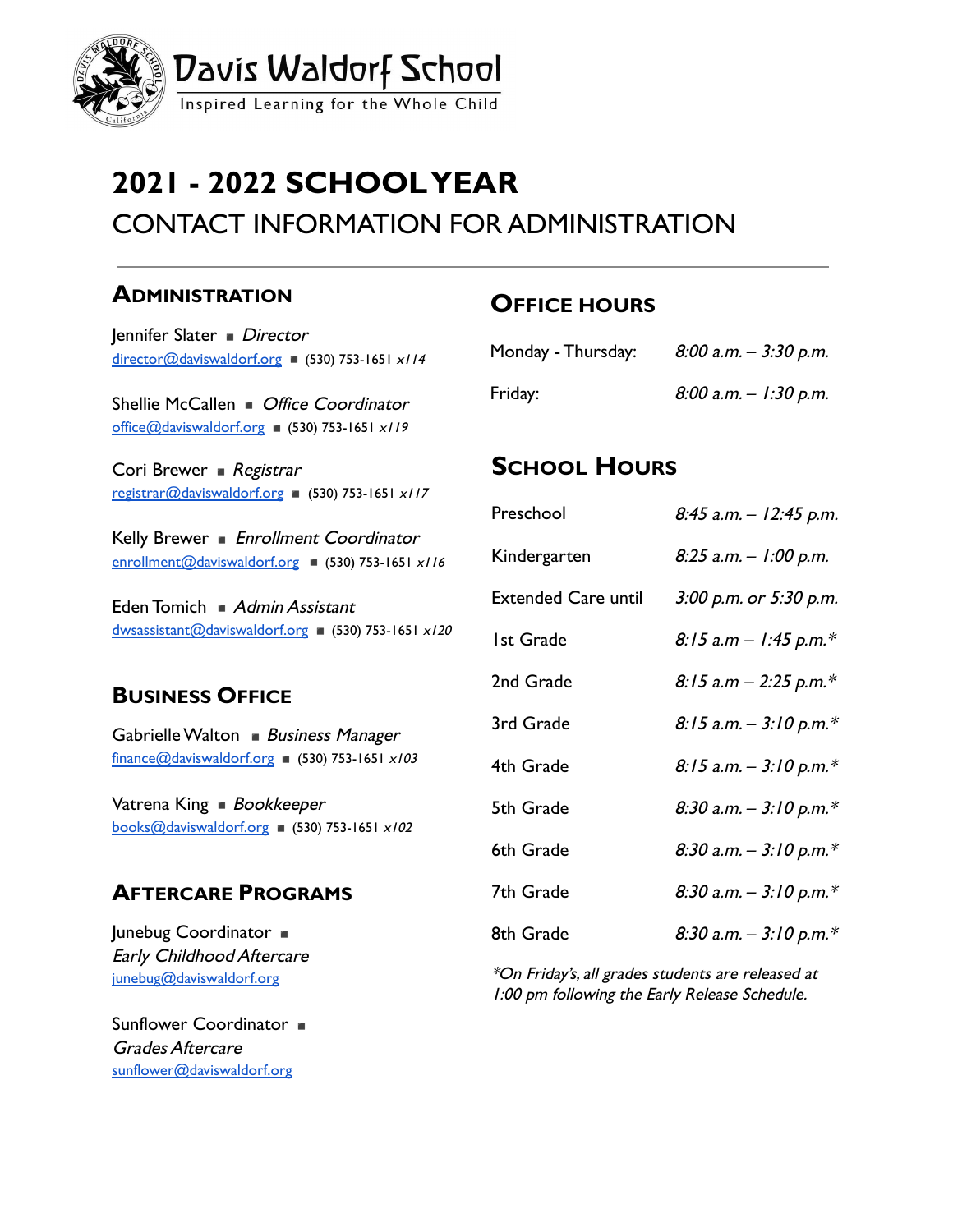# COMMUNICATIONWITH THE ADMINISTRATIVE OFFICE

The Administrative Office functions as a communication center for the groups that make up the life of the school.Virtually all school business – financial, enrollment, communications, site management, event planning – passes through the office.The school's administrative staff works on a day-to-day basis to serve the needs of the students, parents, and faculty. It does so according to the policies, procedures, mandates and strategic vision established by the Board and Faculty.

## DIRECTING COMMUNICATION

Contact the Class Teacher directly regarding any concerns about a child's experience in the classroom. If the matter is not resolved, please communicate this to your child's teacher.The next step is to confer with the Director.

Contact the Director at [director@daviswaldorf.org](mailto:director@daviswaldorf.org) regarding:

- Curriculum standards
- Hiring of new teachers, teacher evaluations, mentoring and professional development
- Pedagogical policies, student assessment and support,
- Parent education
- Facilitating communication around unresolved concerns including helping to frame concerns, bringing concerns directly to the other party and activation of the Student Support Group or the Trust Group
- Fundraising, festivals, events and community development
- Management of human resources and policies
- Safety and health concerns

Contact the Business Manager at [finance@daviswaldorf.org](mailto:finance@daviswaldorf.org) regarding:

- Financial or legal policies and procedures
- Budget development and budget management
- DWS Tuition Assistance Program
- Student information and statistics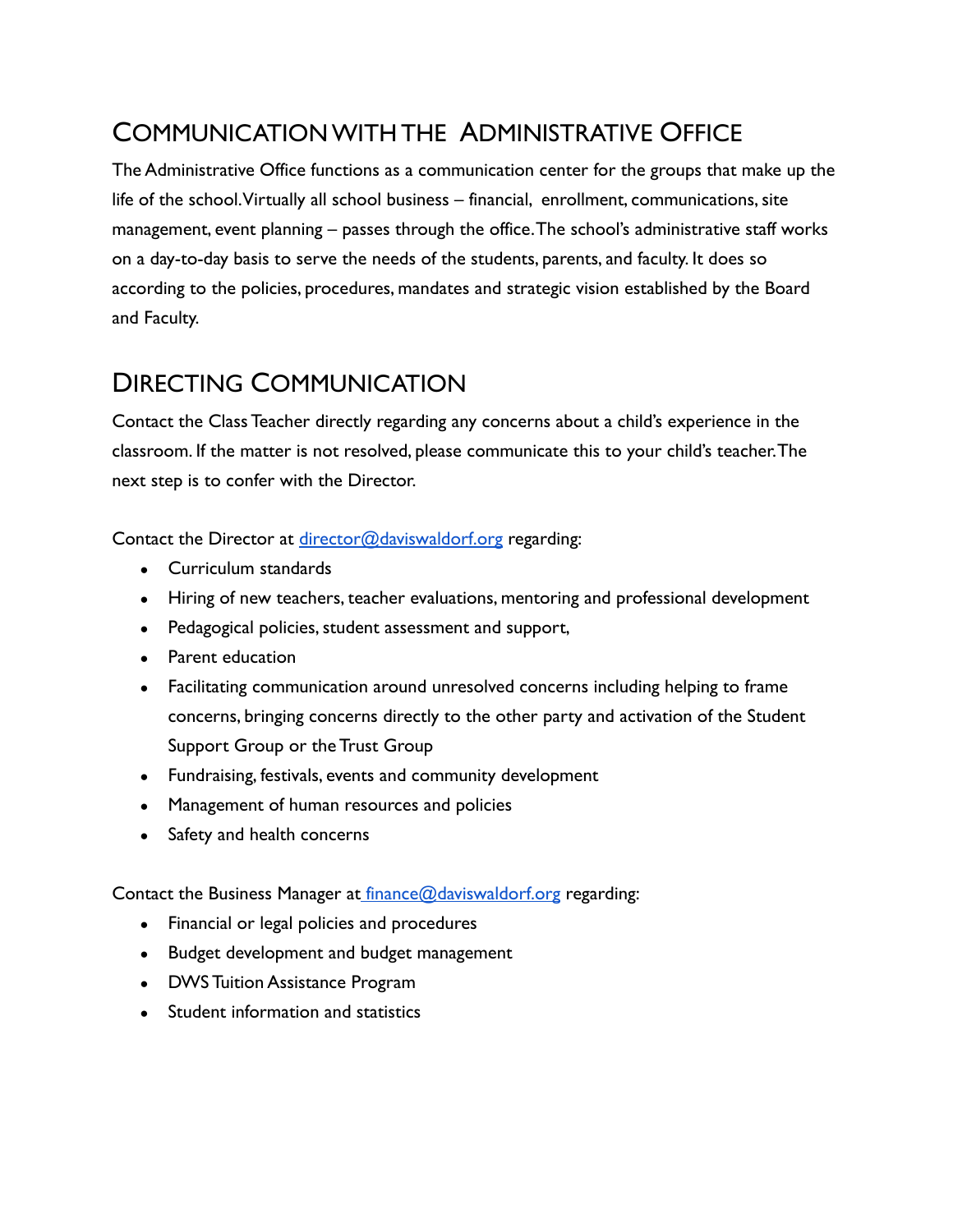Contact the Office Coordinator\* at [office@daviswaldorf.org](mailto:office@daviswaldorf.org) regarding:

- Absences, tardies
- Drop-In Aftercare
- Vacation Care
- School Calendar and scheduling

\*The Office Coordinator acts as primary receptionist for the front office, which includes serving as the main point of contact for visitors, parents/guardians, students, telephone calls, mail, and email.The Office Coordinator can also direct you to the appropriate staff member if you are unsure who to go to with a question.

Contact the Administrative Assistant at [dwsassistant@daviswaldorf.org](mailto:dwsassistant@daviswaldorf.org) regarding:

- Marketing and Publications for the school
- Newsletters
- Website and Social Media
- Parent Council
- School Bulletins and Updates

Contact the Board Chair at **[boardchair@daviswaldorf.org](mailto:boardchair@daviswaldorf.org)** regarding:

• Board Committees (see Governance and School Committees section of the DWS website)

Contact the Enrollment Coordinator at [enrollment@daviswaldorf.or](mailto:enrollment@daviswaldorf.or)g regarding:

- Enrollment queries and enrollment deadlines
- School tours and Open Houses
- Outreach activities

Contact the Bookkeeper at [bookkeeper@daviswaldorf.org](mailto:bookkeeper@daviswaldorf.org) regarding:

- Tuition
- Aftercare billing/payments,
- Accounts receivable and payables